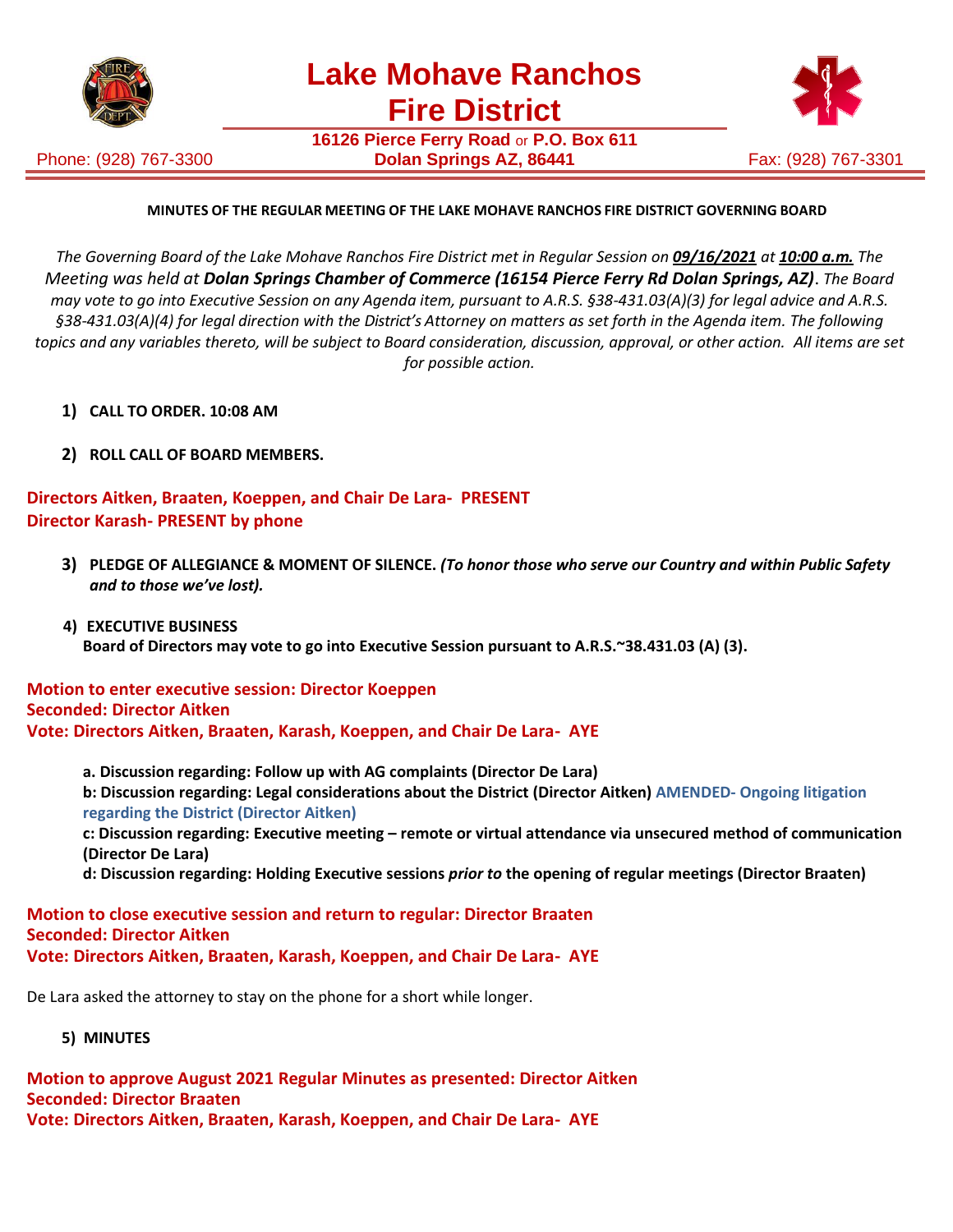# **Motion to accept executive minutes with corrections: Director Aitken Seconded: Director Koeppen Vote: Directors Aitken, Braaten, Karash, Koeppen, and Chair De Lara- AYE**

Director Braaten wanted clarification that Director Karash was not present for the December 29<sup>th</sup>, 2020 meeting. Director Karash confirmed.

# **6) FINANCIALS**

Presented by Gabe Buldra from James Vincent Group.

Mr. Buldra started off by telling the Board that the District does not have a large budget and we are only two months into the fiscal year. Some of the figures in this month's report are due to Wildland expenses. As the revenue for the most recent deployments have not been received by the District at the time of writing the report, nothing was a cause for concern.

Revenue for the month of August is 23K, which is under budget by 33K. Tax revenue is 10K, which is over budget by 1K. Non-tax revenue is 12K, which is under budget by 35K.

Expenses for August totaled 119K, which is over budget by 24K. Vehicle fuel is over budget by 6K and vehicle maintenance is over budget by 3K. Overtime wages over budget by 9K and PSPRS over budget by 3K.

Mr. Buldra stated that most of the overages are because of Wildland. They will be corrected by the revenue coming in. Mr. Buldra will meet with Fire Chief Bonnee to break down the difference between District and Wildland expenses so the divide between the two is more clear.

Property tax collection is ahead, which is a good thing. Non-levied revenue is over budget due to a grant that was received. Ambulance revenue is under budget but Mr. Buldra believes this will come back in line with what is expected. Fire Chief Bonnee added to this by saying that since switching the collections agency to RFGI, a lot of back accounts are being collected upon.

Year to date, the District is over by 217K. However, 200K is from the grant. The 17K is because of fuel and maintenance.

Director Koeppen said everyone was surprised by the numbers, especially with the grant and wildland money.

Director De Lara asked how long it takes for Wildland funds to come in, and Fire Chief Bonnee said it depends. The District has 30 days to submit billing, and then the state has 30 days to send us a check for the amount owed. Bonnee submits the billing for within a couple days of the conclusion of each deployment, so it generally takes 30-40 days to see the funds. Mr. Buldra added that once Arizona's pool for paying out the funds dries up, it may take longer for the District to receive its money.

**Motion to accept financials as presented: Director Aitken Seconded: Director Braaten Vote: Directors Aitken, Braaten, Karash, Koeppen, and Chair De Lara- AYE**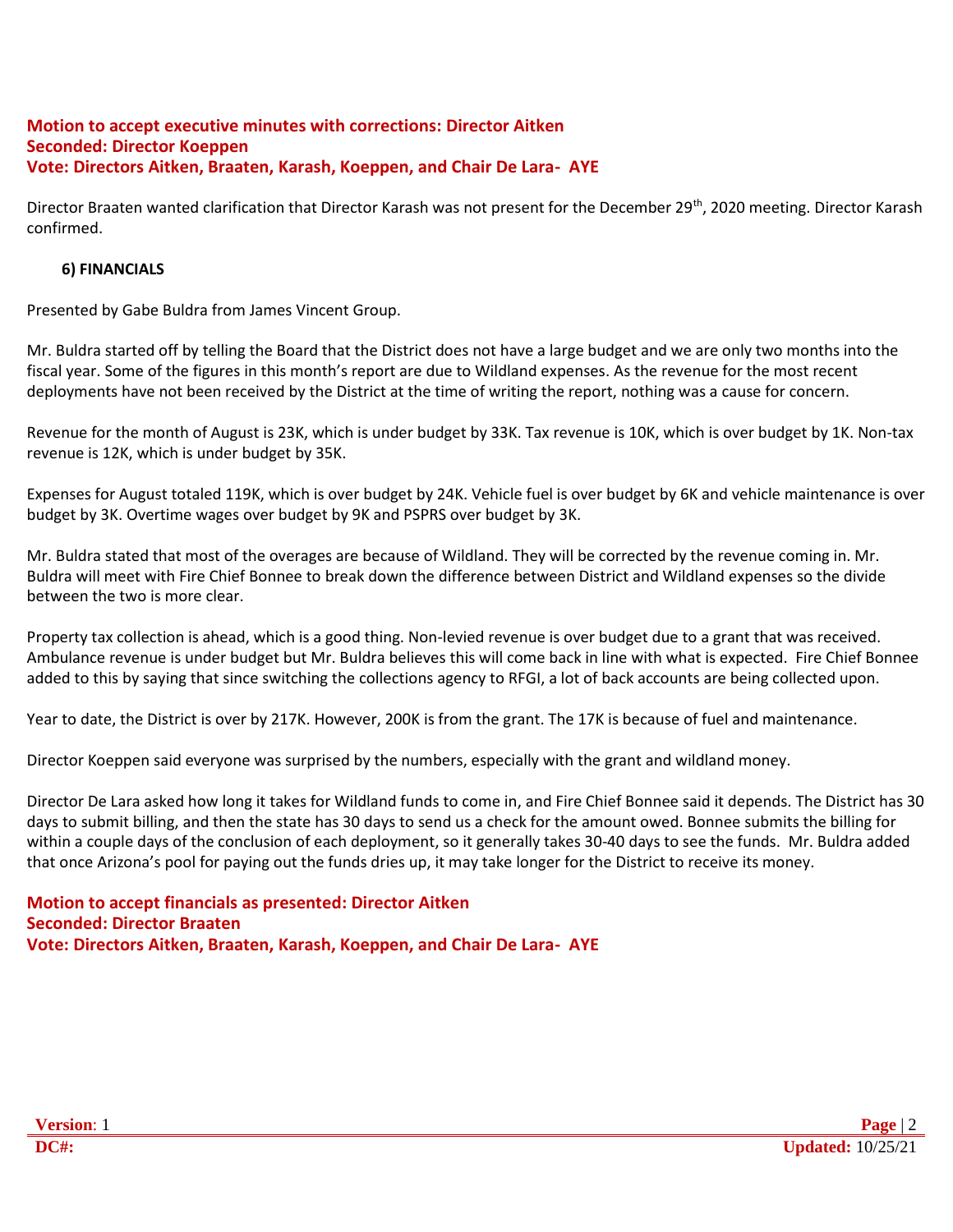# **7) CHIEF REPORT**

#### **Run Report:**

AMR Transports: 0 Med Calls: 97 Dolan Transports: 81 Dolan Refusals: 5 Dolan Public Assists: 2 Fire Calls: 19 Mutual Aid Calls: 0 HWY 93 Calls: 28 Meadview Calls: 14 Meadview Transports: 7 Meadview Refusals: 2 Meadview Public Assists: 1 Meadview Coverage Days: 16

### **District Properties:**

The Fire Chief said that the inside of Station 43 in Meadview has been painted. There is still much that needs to be done to the building, however. Fridge just went out, water from the bay floods under the walls into the living quarters and kitchen, and floors are peeling up due to the water damage. Although we are over budget when it comes to maintenance, there are issues that need to be addressed at Station 43.

Chair De Lara asked the Fire Chief if he will be preparing quotes for the repairs, and the Fire Chief said that he will.

Fire Chief Bonnee told the Board that Station 42 was opened for the crews that came to help with the Tipton fire. Director Koeppen asked about the accommodations at Station 42, and the Fire Chief told her there are full accommodations, including two beds.

Director Aitken explained that when crews are deployed to fight a fire, they plan on camping. However, it would be nice to make 42 more comfortable for the state and BLM when crews need a place to stay.

Chair De Lara asked about pest control at Station 42, and the Fire Chief confirmed that 42 is currently not being treated as the building is largely unused. The Fire Chief did agree that it may be a good idea to start up again.

Fire Chief Bonnee did mention that despite receiving monthly pest control visits, rodents are a large problem at Station 43 in Meadview, as they have been chewing wires and insulation.

Director Aitken asked about the contract for Station 43, as it is owned by the Meadview Civic Association. She wanted to know if the contract stated that the District is liable for repairs. Fire Chief Bonnee answered that we are responsible for repairs and upkeep.

Director Koeppen was grateful that Station 43 was being discussed, as it is great progress for the community in Meadview.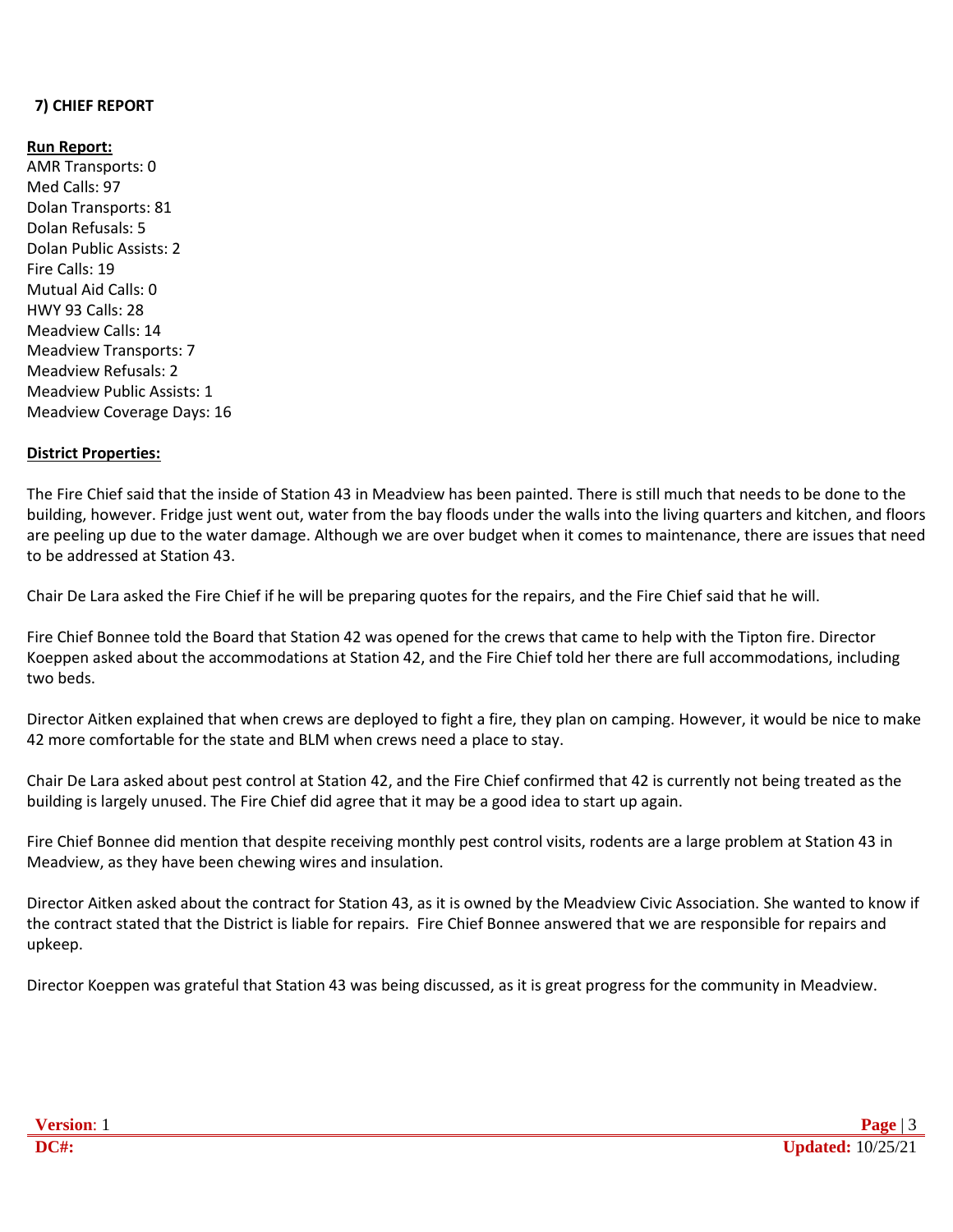#### **District Vehicles:**

B-416, a brush truck, had a turbo replaced. Ambulance R-415 had a drag link and two tires replaces, along with having a Ford recall taken care of. The ambulance is currently in service. The Chief's truck C-401 had a hole in the radiator and that part needed replacing.

### **Projects in the Works:**

Results for the AFG grant are still pending. The District has not received an approval nor denial.

Fire Chief Bonnee said that fuel is getting outrageously expensive. The Gas 'n Grub in Meadview and the Chevrons in Dolan Springs are up to around \$4.50 a gallon. He suggested obtaining a fuel tank for diesel. The last time he looked into it the other year, it would cost a couple grand to set up a tank. Mr. Buldra chimed in and told the Board that the fuel will be charged at market rate, so it'll be cheaper than fueling up anywhere else.

After the extended power outage, the Fire Chief is also looking into having a generator installed at Station 41. The District rented one during the outage to continue operations. With no power, the District cannot function. Preliminary research puts a generator and the required wiring at around 25K. Mr. Buldra added that there is a level of operational readiness that the District needs to have. The District does have the funds to make the purchase.

Director Braaten asked about putting a generator up in Meadview. Director Aitken said that she spoke with someone about the possibility, and it will most likely have to be approved by the MCA as it is their property and a generator would be a permanent addition.

Fire Chief Bonnee also mentioned that during the power outage, they allowed people on oxygen to come into the bay at Station 41 to plug in their concentrators. Chair De Lara was concerned about whether or not that opens up the District to liability and if an incident would be covered by the current insurance policy. It isn't known at this time.

Lastly, the Fire Chief said he's considering opening up Stations 41 and 43 for Halloween and trick or treating. The dates have yet to be determined. Director Koeppen said that an ad could be put into the community newsletters to advertise the event.

#### **9) ADMIN REPORT**

Administrative Assistant Jen Gardner notified the Board that the website is now live. There were hiccups that have since been ironed out. There were display issues across multiple browsers that have since been rectified, however the Facebook feed is still being blocked on some Firefox browsers. Gardner is looking into ways to rectify that. She is also preparing to add new pages to flesh out the site further.

As the foundations of the website are complete, focus is shifting to SharePoint. A bare-bones version should be live by the end of October, and Gardner will be available to acquaint the Board members with the system and show them how they will be able to use it.

# **10) TECHNICAL COMMITTEE REPORT (Director Braaten/Ellen Reh Bower)**

Ellen Reh Bower presented the latest minutes from the Technical Committee. Reh Bower says that the Committee has been pursuing contracts with businesses in White Hills at the Fire Chief's request. In tandem, the Committee is also researching expanding the boundaries of the District. Due to limited resources and manpower, it may be better to expand the District instead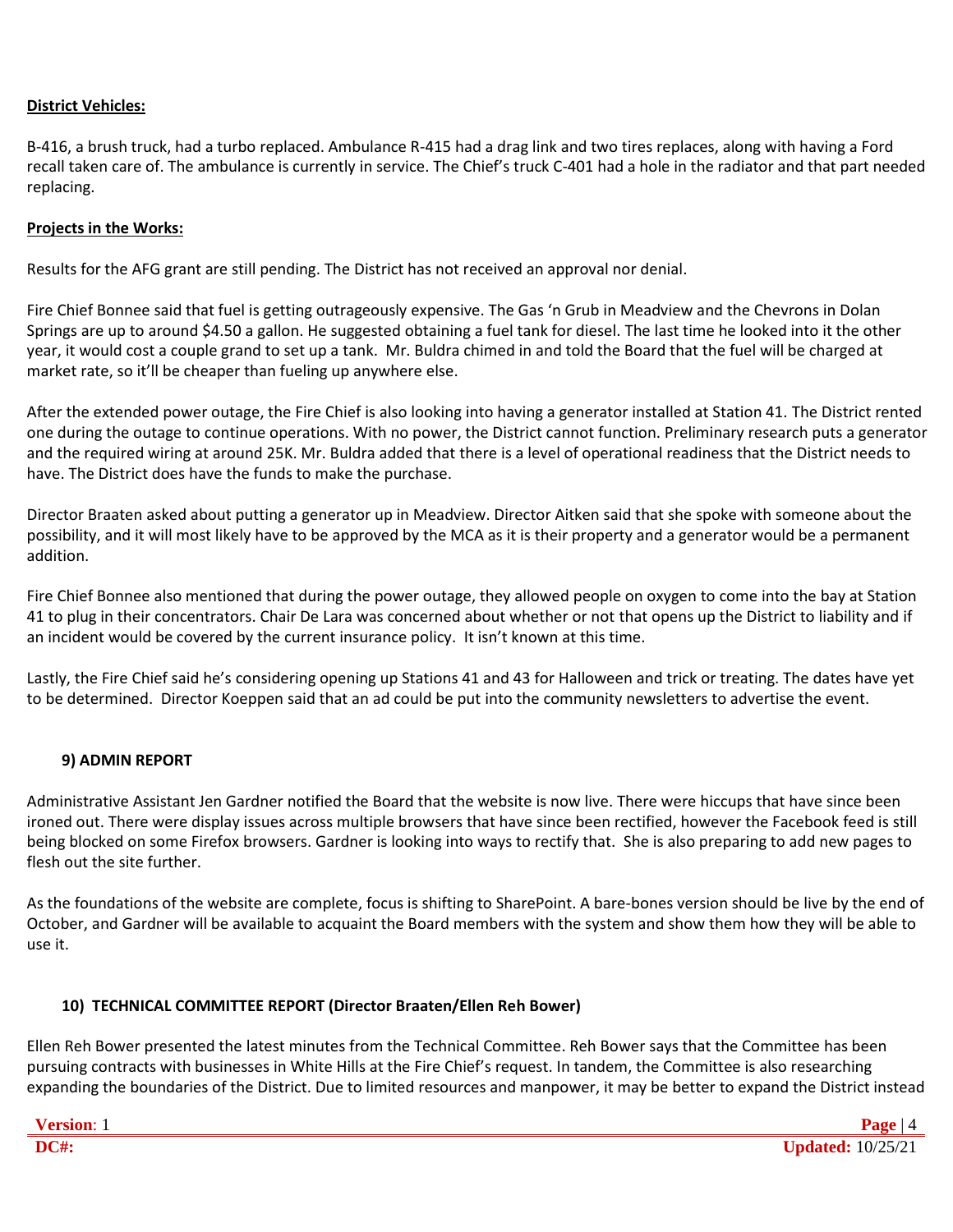of negotiating with residents and business owners door-to-door.

A cost analysis will have to be performed on the proposed new boundaries since there will have to be a new station erected and more personnel hired.

For community outreach, an ex-volunteer may come back to the District. Also, a flyer will be posted in the community to further see if there's a way for the community to get involved in helping the District and our communities.

### **11) REGULAR SESSION**

### **a. Discussion and possible action regarding: Follow up with AG complaints (Director DeLara)**

Discussed in executive. No action at this time.

**b: Discussion and possible action regarding: Legal considerations about the District (Director Aitken) AMENDED-Ongoing litigation regarding the District (Director Aitken)**

Discussed in executive. No action at this time.

# **c: Discussion and possible action regarding: Executive meeting – remote or virtual attendance via unsecured method of communication (Director De Lara)**

Discussed in executive. De Lara stated that per state statute, Board members are permitted to phone in for executive sessions but care must be taken to be sure that no other individuals are present.

No action taken at this time.

#### **d: Discussion and possible action regarding: Holding Executive sessions** *prior to* **the opening of regular meetings** (Director Braaten)

Director Braaten told the Board that making the public wait outside in the case of an executive session drives people away. Chair De Lara replied that she is in favor of listing Executive first on the agenda, but the executive sessions may take ten minutes or an hour, depending on what's being spoken about. Duration is an unknown.

Director Aitken suggested that the regular sessions begin at 11am. If the Board has executive items to discuss, then executive session may begin at 10am- an hour before the start of the regular session.

**Motion to change format of meetings to advance executive session to 10:00am to 11:00am, with regular session starting at 11:00 am: Director Braaten. Seconded: Director Aitken Vote: Directors Aitken, Braaten, Karash, Koeppen, and Chair De Lara- AYE**

### **e. Discussion and possible action regarding: Purchase of station generator for emergencies. (Chief Bonnee, Director Aitken) 12:11**

Discussed in Chief's report. Tabled for future agenda item.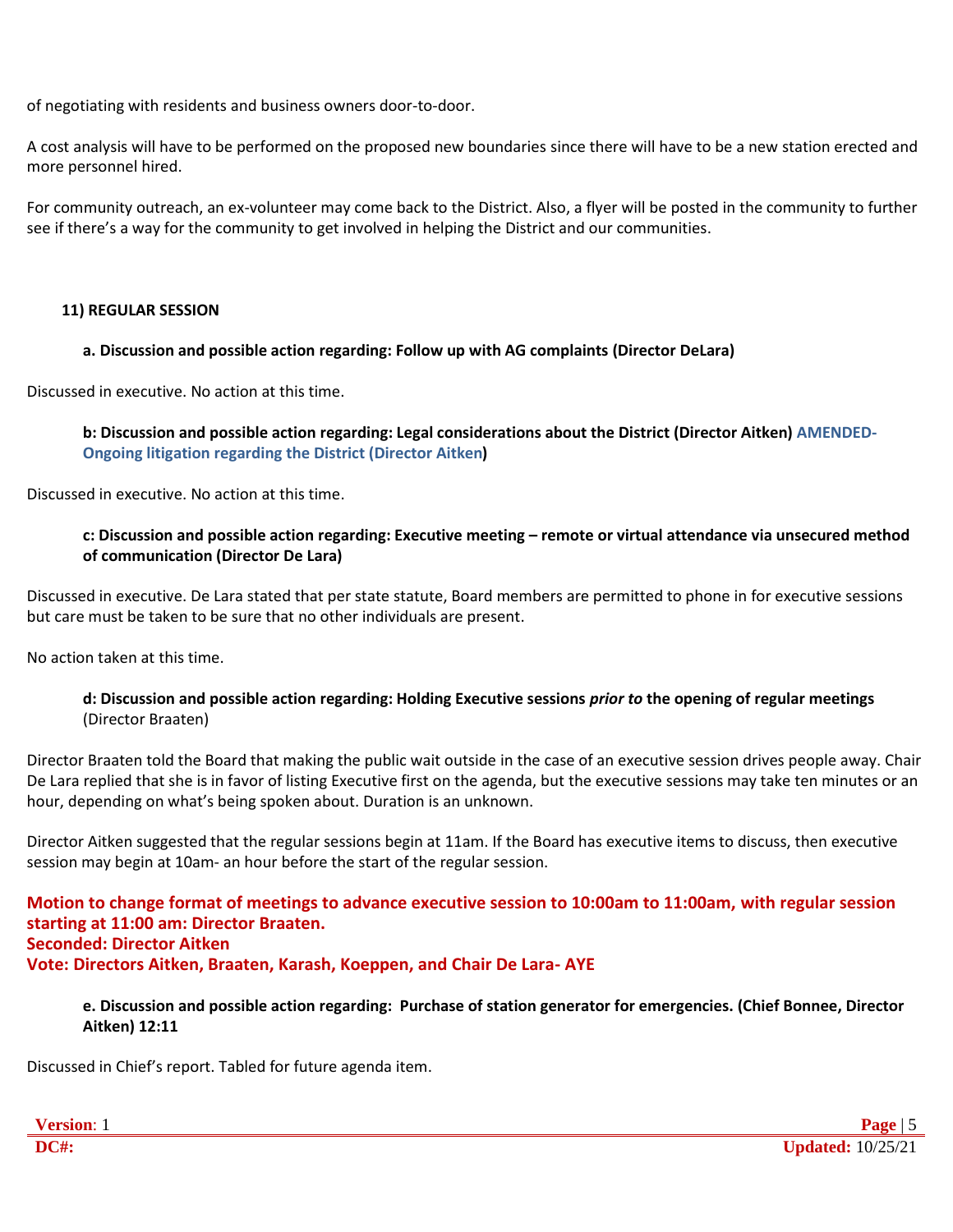# **f: Discussion and possible action regarding: Discussion of fuel supply for the Fire District. (Chief Bonnee, Director Aitken)**

Discussed in Chief's report. Tabled for future agenda item.

# **g: Discussion and possible action regarding: Having legal counsel present for all Board Meetings (Director DeLara)**

Chair De Lara told the Board that due to the increase of complaints, she proposes that the attorney reviews the agenda each month and be present for the duration of the next few meetings. She believes the AG would look upon the proactiveness favorably. Director Karash and Director Braaten both agreed, saying it will keep the District from further complaints or litigation.

Attorney Cornelius also agreed that it may be good. He did state to the Board that the longer the meetings run, the more of a chance of people getting off track and discussing things that are not on the agendas. Meetings should not take longer than an hour to an hour and a half. The Attorney also stated that he would probably not be required for the entire duration of meetings.

Fire Chief Bonnee clarified with the Attorney, saying that the District will send him agendas that the Attorney can review and find items that he believes he should be present for.

Director De Lara further explained that the Attorney will act as a stopgap for the time being, as she does not want to see financial consequences for members of the Board who volunteer their time.

### **Motion to send agendas to the Attorney and utilize his legal counsel during meetings via teleconference for the next two months, then revisit: Chair De Lara Seconded: Director Koeppen Vote: Directors Braaten, Karash, Koeppen, and Chair De Lara- AYE Director Aitken- ABSTAINED**

# **AMENDED- h: Discussion and possible action: Changing Board meeting dates. (Director De Lara**)

Director De Lara noted that there are people that cannot attend the meetings due to scheduling conflicts. She suggested moving it to a different day of the month. Wednesdays were suggested. Item will be tabled until an upcoming meeting.

12) CALL to the PUBLIC. (The Fire District Board is not permitted to discuss or take action on any item(s) that are not on *the Agenda that are raised in the call to the public. However, individual Board Members may be permitted to respond to criticism directed to them. Otherwise, the Board may direct that staff review the matter or that the matter be placed on a future agenda. The Fire District Board cannot discuss or take legal action on any issue raised during the Call to the Public due to restriction of the Opening Meeting Law)*.

Ellen Rey Bower of the public wanted to thank the Board, Chief, accountant, and other for doing good work for the District.

# **13) CONSIDERATION OF FUTURE AGENDA ITEMS.**

▪ Specified tabled items will move to following month's Regular Meeting, unless noted otherwise and/or pending additional information.

**14) NEXT REGULAR BOARD MEETING DATE & LOCATION.** (Subject to change, notice/announcement will be posted via District Website, if any changes occur.) **10/21/2021 at 10:00 a.m.** at the **Meadview Civic Association, 247 Meadview Blvd, Meadview, AZ, 86444**.